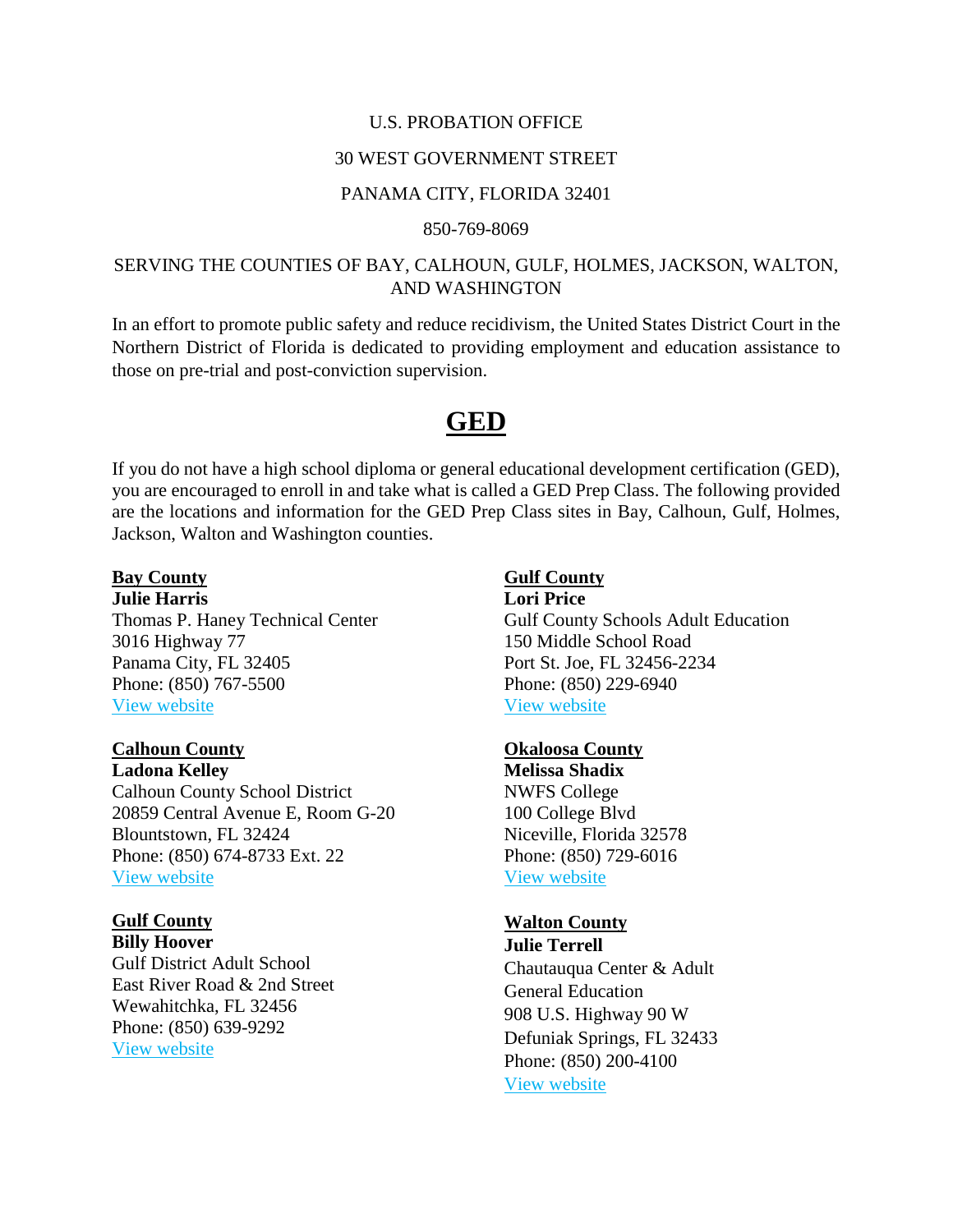# **Washington County**

**Martha Compton**

CTE Programs & Adult General Ed. 757 Hoyt Street Chipley, FL 32428 Phone: (850) 638-1180 Ext. 301 [View website](http://www.fptc.edu/?DivisionID=13427&ToggleSideNav=ShowAll)

# **Washington County**

**Shirley Thompson** Florida Panhandle Technical College 757 Hoyt Street Chipley, FL 32428 Phone: (850) 638-1180 Ext. 306 [View website](http://www.fptc.edu/?DivisionID=13427&ToggleSideNav=ShowAll)